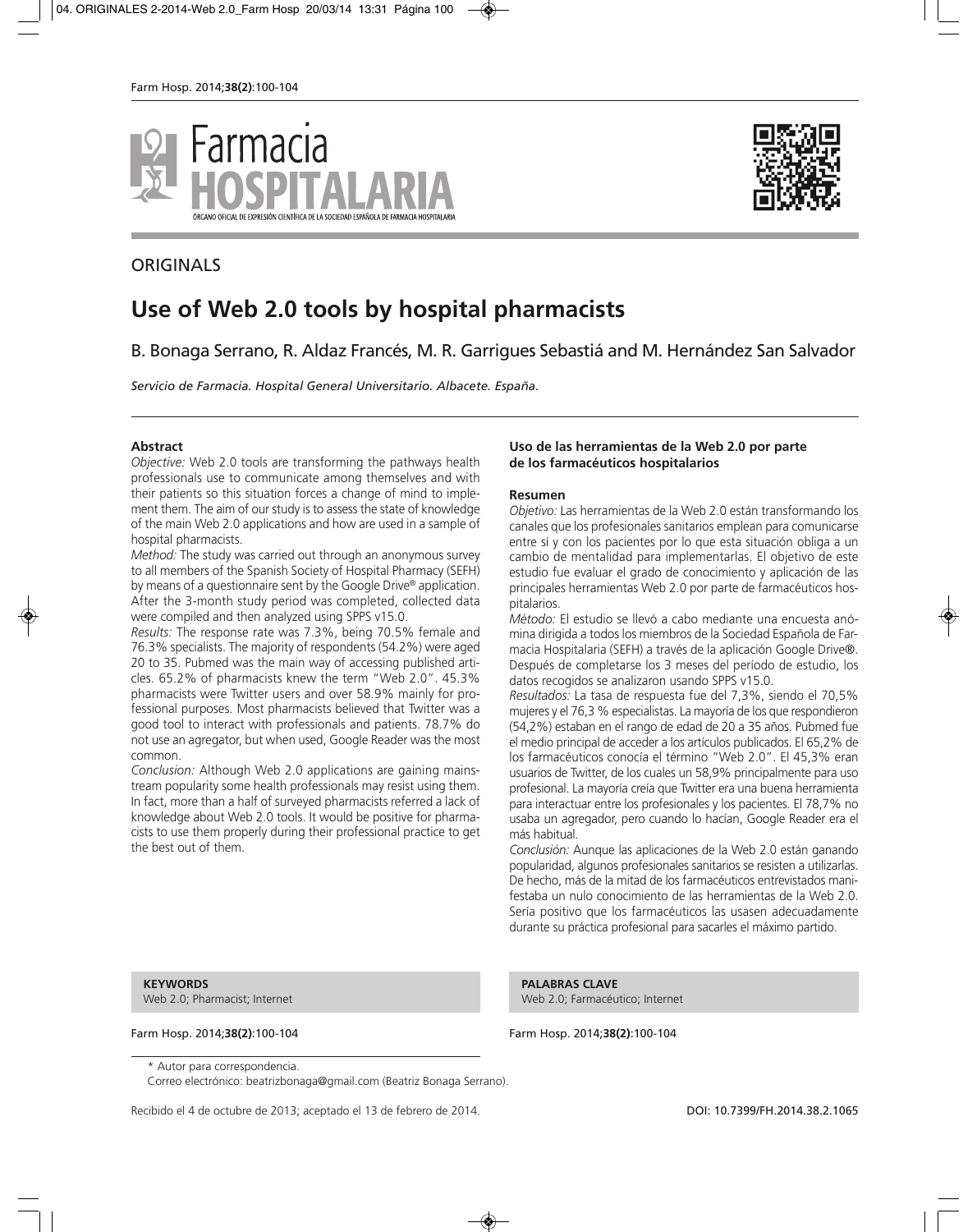# **Introduction**

In the last decade important changes have been happening throughout the Internet. The population is getting more interested and looking for information by surfing the web, so technology has to adapt to modern times. As more people gain access to the Internet, patients seeking healthcare information for themselves or their family members will likely increase. The Internet has become one of the most important places where patients<sup>1</sup> and professionals<sup>2</sup> resolve their information needs about health and medicine. Related to that, a recent study published in 2013 stated that almost all patients (99.3%) primarly use social media for health related reasons, with Facebook and Twitter being the first and second most common, respectively.3 With respect to professionals, in 2008, the European Comission published a survey stating that approximately 66.0% of general practicioners use the Internet during consultations.<sup>4</sup> As a result of technological advances, a new way of accessing and sharing information called «Web 2.0» has emerged across the word wild web (www). This term, sometimes a little bit undefined, refers to a number of evolved applications, open and social in nature, that allow users to share information. It hasn't yet been established what exactly the term involves, but the general concept is a new set of online applications embracing openness among users, other applications, social connections, and collective intelligence.5,6 Due to users capacity to create new content, the design is focused on them. In this way, as time goes on, virtual communities are emerging. Through Web 2.0 tools, people obtain information and contribute to online content in an interactive networked environment that gets richer as more people use it. The main difference between Web 2.0 («social web») and Web 1.0 («static web») is the bidirectionality, contents can be more easily generated and published by users. As a result of their capacity to create and distribute information, these Web 2.0 applications are usually used to generate and spread knowledge. Web 2.0 technology encourages a more human approach to interactivity on the web, better support group interaction and fosters a greater sense of community in a potentially social enviroment.<sup>7</sup>

Web 2.0 integrates really simple syndication (RRS) technology. RSS assists Internet users in keeping abreast of changes in websites that they are interested in. In order to take advantage of RSS feeds (special type of file) an aggregator or feed reader is required. The feed reader is an application that notifies users of new syndicated contents of the desired web pages to avoid checking everyday if new contents have been added.5,7,8 There are several kinds of feed reader. Netvibes, is an online aggregator that allows users to create a virtual dashboard including all feeds you are interested in.

With this technology «revolution», Web 2.0 and social media are transforming the pathways health professionals use to communicate among themselves and with their patients. Our relationships are becoming stronger and different than they used to be with static websites. The use of

these tools by physicians is increasing, in fact, data suggest that almost 90.0% of physicians use Web 2.0 tools in their medical practice.<sup>9</sup> Among those who have already taken their first steps in the sphere of Web 2.0 are plastic surgeons<sup>10,11</sup> and nephrologists.<sup>12</sup> All the changes that are emerging in technology have modified the way of sharing information. This situation generates the need of implementing new technologies in our daily work. Related to that, the American Society of Health Pharmacists (ASHP) encourages pharmacy professionals working in hospitals and health systems to adapt to new technologies and to do it in a professional, responsible, and respectful manner.<sup>13</sup>

There are limited published data regarding the application of Web 2.0 applications within professional pharmacy activities, above all hospital pharmacists. For this reason, we decided to carry out this work, in order to get to know where hospital pharmacists are in this field. The aim of our study is to assess the state of knowledge of the main Web 2.0 applications and how are used in a sample of hospital pharmacists.

# **Method**

The study was carried out through an anonymous survey in March of 2013. The survey was conducted online and participants were recruited through email lists. The surveyed population included all pharmacist members of the Spanish Society of Hospital Pharmacy (SEFH). SEFH is a scientific association dedicated to distribute knowledge about hospital pharmacy. Up to now it counts about 2.800 hospital pharmacists as active members.

The questionnaire was sent through an applicattion called Google Drive®. Google Drive® is a freeware webbased office suite that allows users to create and edit documents online while collaborating in real-time with other users. An electronic request was sent by mail to every SEFH member. The invitation described the project purpose and also provided the link to access the survey. To ensure an adequate response rate, one reminder email was sent on April 2013. The survey was closed on June 2013.

The survey consisted of twelve questions designed to assess the state of knowledge and use of the Web 2.0 applications. Participants were queried about:

- Demographic data: sex and age. Three age categories were present in the study: age 20 to 35, 36 to 50 and 51 to 65
- Professional category: hospital pharmacy specialist or resident
- Habitual means of access to published articles in journals databases: electronic library of the institution, Pubmed, Google Scholar, request to the librarian, other methods
- Knowledge about Web 2.0 and tools included
- Use of Twitter and main purpose of use
- Belief in Twitter as a good tool to share information among professionals and among professionals and patients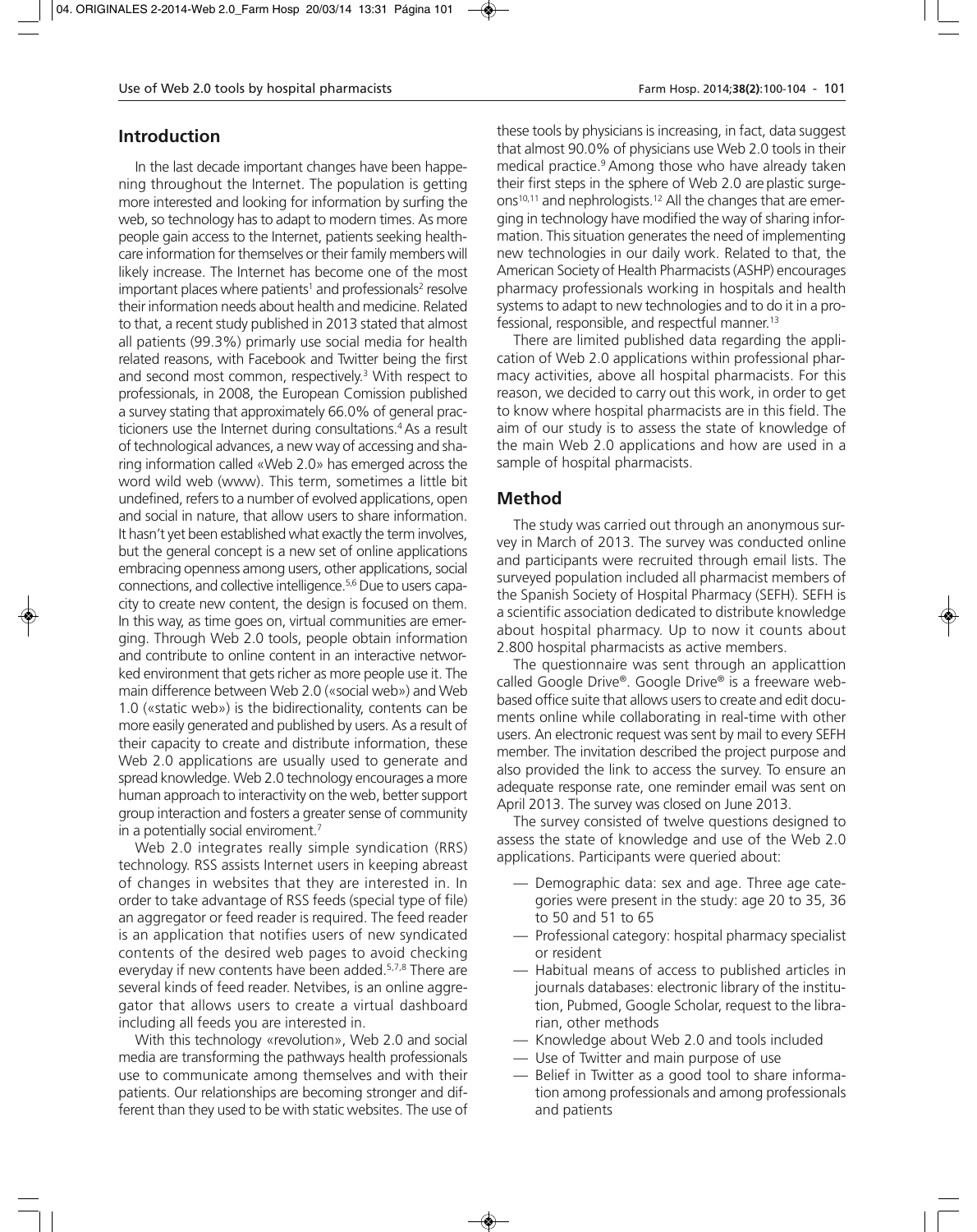— Use of RSS technology and a specific question of Netvibes (online feed reader)

After the 3-month study period was completed, collected data were compiled and then analyzed through SPPS v 15.0. Due to nature of variables, qualitatives, a chi-square test  $(\gamma^2)$  was applied.

#### **Results**

A total of 203 survey recipients completed the survey, resulting in a 7.3% response rate. 70.5% of surveyed people were female and 76.3% hospital pharmacist specialists. The majority of respondents (54.2%) were aged 20 to 35, 33.8% were 36 to 50 and the rest 51 to 65 years.

The obtained results are shown in table 1 and table 2.

#### **Discussion**

Social media have changed the way in which people interact and develop personal and professional relationships. For health professionals, the question of embracing social media depends on how we ought to behave with these tools. It seems that uptake of these advances is still relatively low among hospital pharmacists. To carry on the study, we decided to use Google Drive® due to the feasibility of sending the online survey to all SEFH members. In this study, a 7.3% rate of response has been obtained which does not agree with other published results. 14.5% of pediatriacians returned an online questionnaire to asses use of Internet.<sup>14</sup> 20,8% of plastic surgeons answered a survey the objective of which was to examine use of social media.11 In a study of pharmacists to define usage patterns of Facebook and Twitter and assess perceptions regarding use of social media within professional practice, the response rate was 49.2%.15 This variability might be due to the study sample in each study *(n=* 2.800, 1335, 1000, 155, respectively). In the last cited study the reason could be the inclusion of several subgroups of pharmacists (all pharmacists registered as advanced pharmacy practice experience preceptors with Purdue University College of Pharmacy). Whereas, our study is focused on hospital

| <b>Table 1.</b> Way in which most frequently hospital<br>pharmacists looking for published articles |                              |                    |  |  |  |  |
|-----------------------------------------------------------------------------------------------------|------------------------------|--------------------|--|--|--|--|
|                                                                                                     | Number of<br>pharmacists (n) | Percentage<br>(% ) |  |  |  |  |
| Pubmed                                                                                              | 110                          | 54.2               |  |  |  |  |
| Electronic library                                                                                  |                              |                    |  |  |  |  |
| of institution                                                                                      | 66                           | 32.5               |  |  |  |  |
| Google Schoolar                                                                                     | 17                           | 84                 |  |  |  |  |
| Others                                                                                              | 6                            | 3 O                |  |  |  |  |
| No answer                                                                                           | 3                            | 15                 |  |  |  |  |
| Library                                                                                             |                              | 0.4                |  |  |  |  |
| Total                                                                                               | 203                          | 100                |  |  |  |  |

pharmacists. We compared our results with other studies including online surveys to physicians because we did not find any more related to pharmacists.

In line with other works, Pubmed is the most frequently consulted database for seeking published articles.14 A recent published study showed that almost 60.0% of physicians use medical research databases to obtain medical information online.2 With respect to knowledge, In our study, it has been seen that more than a half of surveyed hospital pharmacists were aware of the meaning of Web 2.0 as well as the included tools. This last variable was linked to age such that younger pharmacists know more about this topic than older ones but there were no significant statistical differences. Our finding is in concordance with the 89.0% of surveyed junior physicians that used at least one Web 2.0 tool in their medical practice.16 Moreover, younger pediatricians are more likely to be influenced in their clinical decisions by information found on the web.14 Surprisingly, hospital pharmacy specialists master this topic compared with pharmacist residents. It may be due to most pharmacist specialists being young.

Web 2.0 applications can be grouped into various categories according to functionality. Blogs are tools that allow us to create and share knowledge continuously, providing also a mechanism for reader feedback. They are also being used as an online source for health and medical information. A published study in 2010 that assessed the characteristics of pharmacists blogs showed that the vast majority (70.5%, 31 of 44) of them included some type of discussion of pharmacologic therapies.<sup>17</sup> Microblogs, such as Twitter, allow much shorter versions of posts and are limited to 140 characters. Less than 50.0% of surveyed pharmacists stated they had a Twitter account. Previous studies showed that 60.0% pharmacists<sup>15</sup> and 96.0% plastic surgeons<sup>11</sup> asserted they had an account on Facebook. About Twitter, only 9.0% pharmacists<sup>15</sup> and approximately 47.0% plastic surgeons<sup>11</sup> had an account. In a recent survey of hospital pharmacists, about 43.0% used Web 2.0 applications to interact with other professionals, Facebook and blogs being the most used.<sup>18</sup> Furthermore, the evidence of the take up of these tools by pharmacists is limited but is increasing as times goes by. In our study, more than a half of the surveyed hospital pharmacists who referred using Twitter mainly did it in a professional way. Our results are not in concordance with other published results. Recent studies show that pharmacists have used social media primarily for personal purposes.<sup>19</sup> A study published in 2011 showed that over 90.0% of pharmacist respondents indicated they used Facebook primarly for social purposes. Additionally, 29.0% of respondents were not interested in using Facebook or Twitter for any professional activity.15 In the Spanish hospital pharmacy setting, several activities have been developed not only personal but also professional. Blogs have been used for giving professional opinion or even to inform patients.<sup>20</sup> Nowadays, the number of pharmacy organizations and hospitals that are creating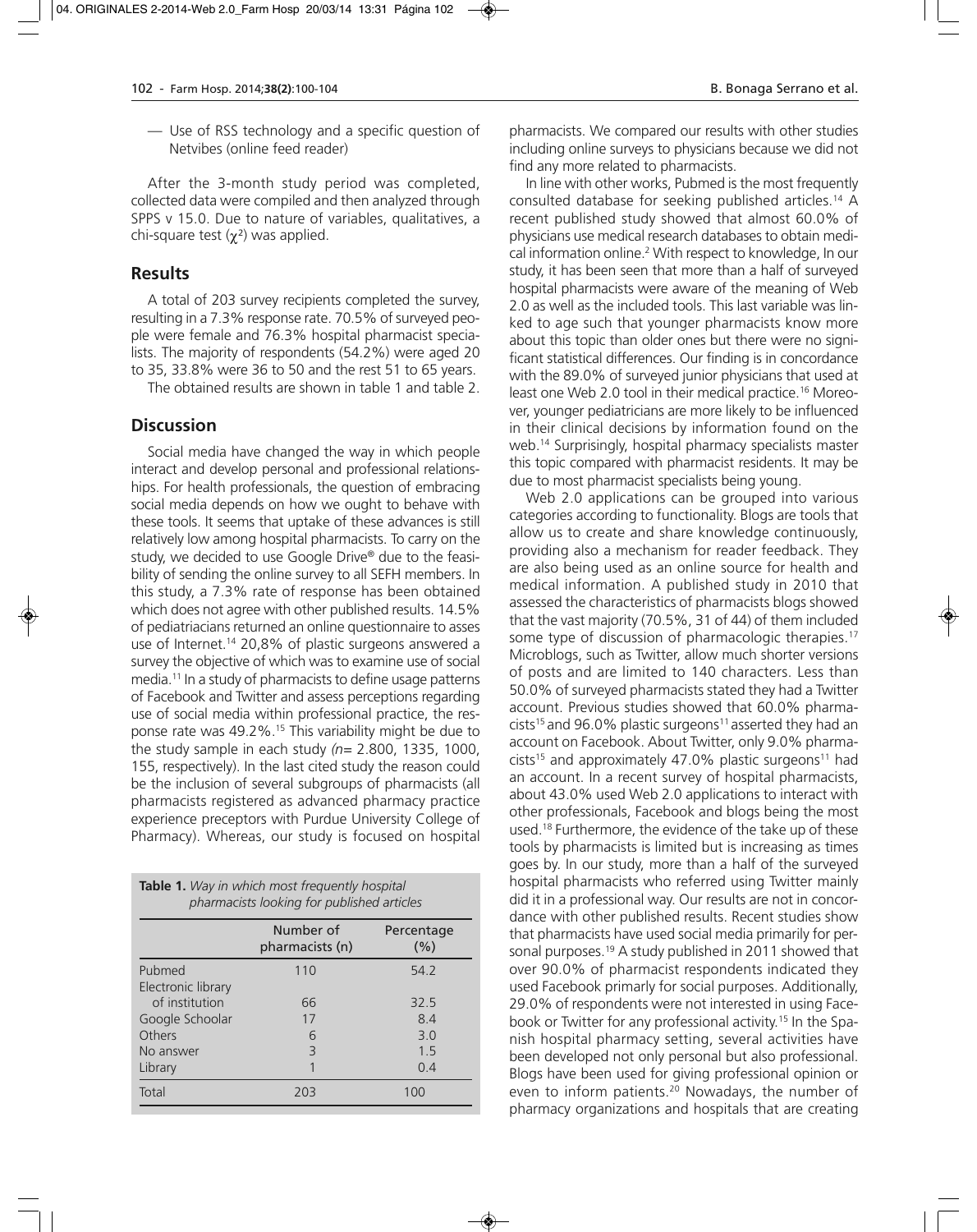**Table 2.** *Obtained results through the online survey*

|                                                                | Percentage of users with positive<br>answers $(\%)(n = 203)$ |                  |                          | Statistical analysis between<br>variables (p) |             |
|----------------------------------------------------------------|--------------------------------------------------------------|------------------|--------------------------|-----------------------------------------------|-------------|
| Knowledge about Web 2.0 and included<br>tools                  | 65.2                                                         |                  | Based on age             | $p = 0.829$                                   |             |
|                                                                |                                                              |                  | Professional<br>category | $p = 0.022$                                   |             |
| Have an account on Twitter and main<br>purpose of use          | 45.3                                                         | 20 to 35         | 64.4                     |                                               |             |
|                                                                |                                                              | 36 to 50         | 26.7                     | Based on age                                  | $p = 0.023$ |
|                                                                |                                                              | 51 to 65         | 8.9                      |                                               |             |
| Main purpose of use by Twitter users                           | Professional                                                 |                  | 58.9                     |                                               |             |
|                                                                | Personal                                                     |                  | 41.1                     |                                               |             |
| Belief in Twitter as a good tool to share<br>information among | Professionals                                                |                  | 50.3                     |                                               |             |
|                                                                | Professionals<br>and patients                                |                  | 71.8                     |                                               |             |
| Use of a feed reader                                           | 21.3                                                         | Google<br>Reader | 46.6                     |                                               |             |
|                                                                |                                                              | <b>Netvibes</b>  | 36.7                     |                                               |             |
|                                                                |                                                              | Others           | 16.7                     |                                               |             |
| Knowledge about Netvibes                                       |                                                              | 33.5             |                          |                                               |             |

organizational Facebook and Twitter sites to reach out to pharmacy and other health professionals is rising. Hospital pharmacists are «managers» of knowledge and have to be updated on a wide range of topics to give answers to questions from practitioner and patients. Hence, Twitter accounts to distribute information related to drugs and relevant published articles have been implemented in several drug information centers.<sup>21</sup> Nevertheless, the use of social media tools by pharmacists for professional development will likely continue to evolve. 36.0% of surveyed hospital pharmacists knew the term «Health 2.0».<sup>18</sup>

If we compare our results with other studies focused in other health professionals we do not see any concordance. In 2010, 50.0% of surveyed physicians used social media for personal reasons.15 As indicated in a study published in 2011 focused on social media use in plastic surgeons only 28.2% use these tools with a professional objective in mind.11 A study carried out in 2013 whose objective was to investigate use of social media declared 59.3% of health professionals use social media tools with Facebook and Youtube being the most common, and only 26.8% for health related reasons.3 Physicians use social media mainly for personal purposes, with a growing minority using it to directly interact with patients or in other ways that augment clinical care.<sup>22</sup>

These discrepancies are possibly due to the period in which articles were published. As we can see, use of social media tools is increasing<sup>23</sup> so in 2013 results could be different. Another possible reason is the sample surveyed for

the study, because not all professionals have the same needs and purposes of use social media on daily work. As factors that may contribute to avoid using these tools with professional purposes could highlight the lack of familiarity and concerns about the privacy and security of health related information. In fact, a recent study shows that plastics surgeons refered not using social media to maintain a sense of professionalism, preserve patient confidentiality and avoid becoming too accessible.<sup>10</sup> Moreover, 72.0% of physicians revealed as reasons against using the Web 2.0 the limits to information found such as quality and information overload. In the same study, 93.0% of physicians cited the ease of use as the main motivation for using the internet for finding and sharing information.16

This technological enviroment forces us to change our mind and introduce in a new way of connecting people and spreading new information through them. 3.0% of pharmacists do not recommend any webpage to patients, in 30.0% of cases due to the excess of information which was even considered potentially harmful.<sup>20</sup>

With respect to the use of RSS technology, no published data were found to compare with our study results. We cited Google Reader and Netvibes as the most used aggregators. However it is surprising that almost 80.0% of surveyed pharmacists did not use this tool.

If public health is considered, Web 2.0 is challenging traditional health promotion models and prompting the advancement of innovative health promotion and communication methods with rigorous impact assesment. Social